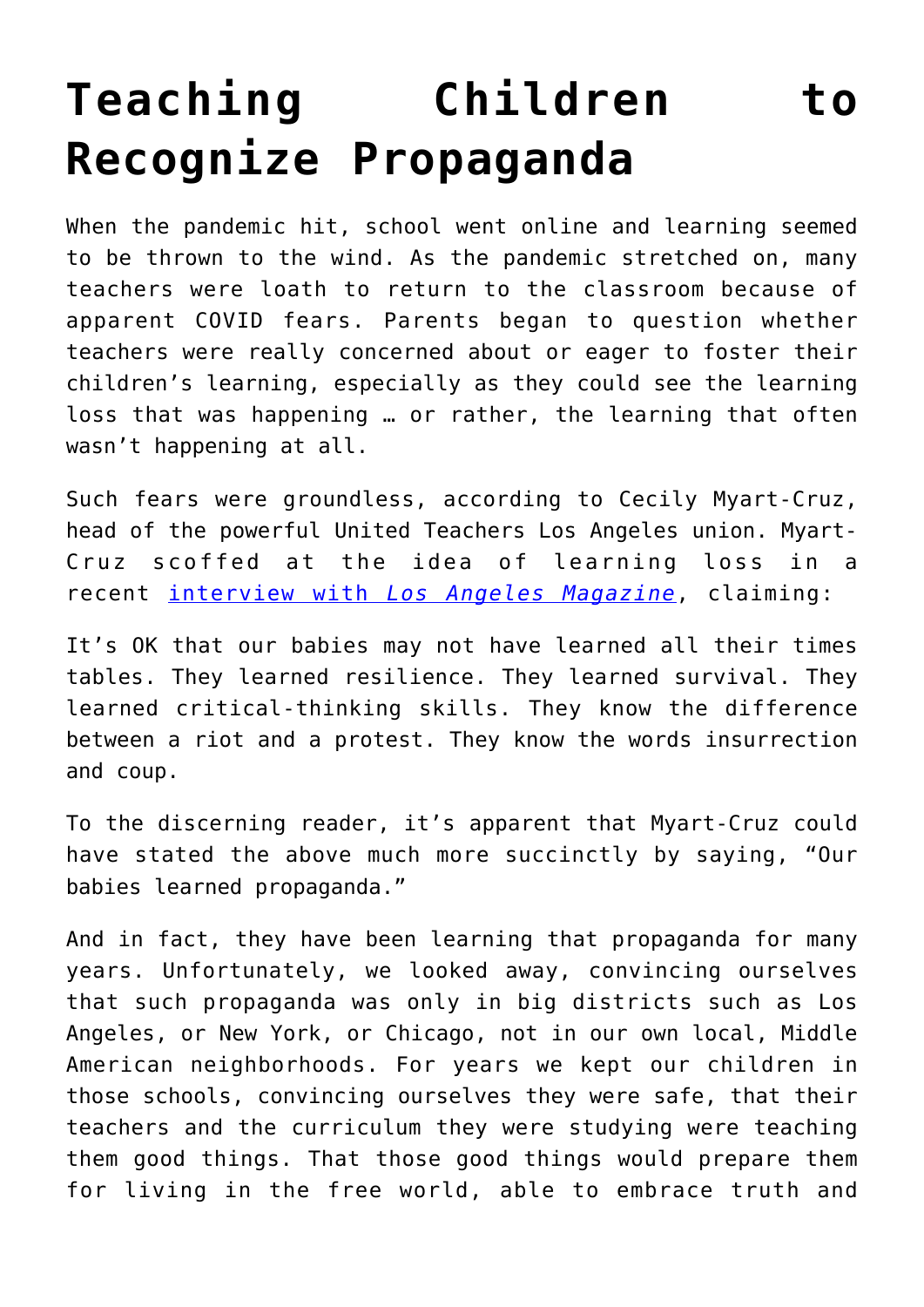recognize error immediately.

Given the accelerated rate of deception in society, it now seems clear that schools indeed didn't prepare children to recognize propaganda; instead, they were the ones that fed propaganda to children hook, line, and sinker.

The late author and historian Richard Weaver [observed this](https://www.amazon.com/gp/product/0865972834/ref=as_li_qf_asin_il_tl?ie=UTF8&tag=intelltakeo0d-20&creative=9325&linkCode=as2&creativeASIN=0865972834&linkId=031335c5e1476bfd07874d7dee5e5315) [phenomenon in a 1955 essay](https://www.amazon.com/gp/product/0865972834/ref=as_li_qf_asin_il_tl?ie=UTF8&tag=intelltakeo0d-20&creative=9325&linkCode=as2&creativeASIN=0865972834&linkId=031335c5e1476bfd07874d7dee5e5315) entitled "[Propaganda](https://www.theepochtimes.com/t-propaganda)." "It's tempting to say that the only final protection against propaganda is education," Weaver said. "But the remark must be severely qualified because there is a kind of education which makes people more rather than less gullible.

Most modern education induces people to accept too many assumptions. On these the propagandist can play even more readily than on the supposed prejudices of the uneducated. It is the independent, reflective intelligence which critically rejects and accepts the ideas competing in the market place. Education to think rather than mere literacy should be the prime object of those seeking to combat propaganda.

Regardless of whether our children go to public, private, or homeschool, they will inevitably be exposed to propaganda. So how do we educate our children—and our own selves in the process—to think and wield the sword against this enemy? A few ideas come to mind.

First, train yourself and your children to explore both sides of an argument. For example, if you think the election was stolen, examine the arguments of those who agree with you, but also look at sources claiming to debunk such alleged conspiracy theories. Likewise, if you think the COVID vaccine is perfectly safe and can't understand why people won't take it, dig into some of the scientific studies and testimonies of those who have a wary view of it. Knowing what the opposition is saying will strengthen your own arguments and make it more difficult for people to accuse you or your children of being